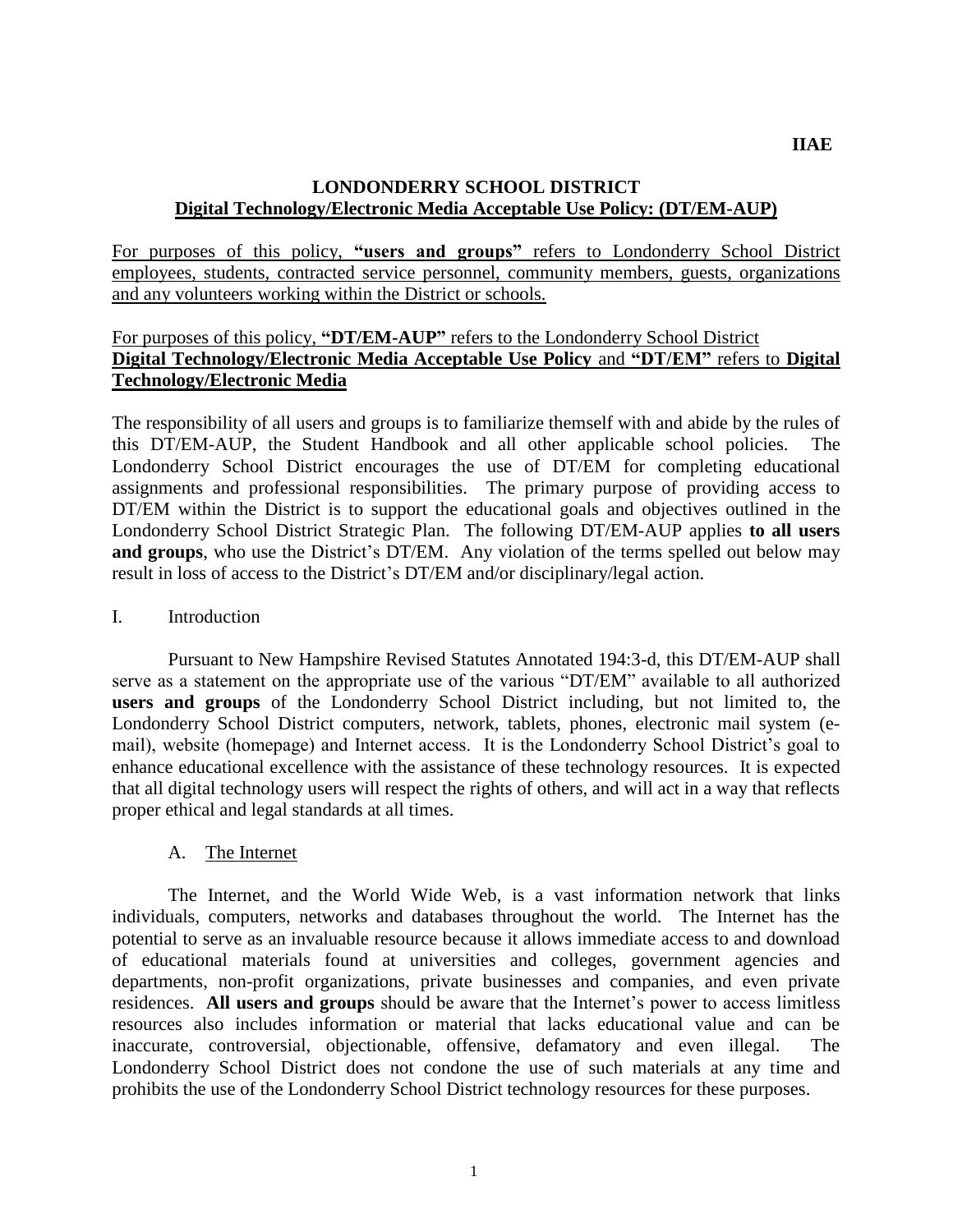The Londonderry School District uses a technology protection measure that blocks or filters Internet access to some Internet sites that are not in accordance with District policy. The technology protection measure may be disabled by appropriate personnel upon request from staff for research purposes to access a site with legitimate educational value with that is wrongly blocked by the technology protection measure. Appropriate personnel will monitor use of the Internet to ensure enforcement of the policy yet, it is technologically impossible for the Londonderry School District or any district staff member to adequately filter or control the quality or content of the information available on the Internet while still retaining a meaningful connection to it. Therefore, **all users and groups** will be held responsible for ensuring that their activities adhere to the District's DT/EM**-**AUP and to generally accept educational standards as outlined in other applicable district policies.

The Internet also provides interactive communication technologies, such as e-mail, news groups, list servers, instant chat rooms, podcasts, wikis, blogs and discussion groups. While these interactive technologies hold great potential for the learning process, they are also very disruptive if improperly utilized. **All users and groups** using Londonderry School District Internet access to participate in these interactive technologies without an educational purpose will be subject to disciplinary action.

Clearly, the Londonderry School District Internet access can serve as a means for improving, extending and enriching teaching and learning in the Londonderry School District. Thus, the Londonderry School District firmly believes that the educational benefits to staff and students from access to the Internet, in the form of information resources and opportunities for collaboration or interaction, far exceed the disadvantages.

#### B. Londonderry School District Web Presence

The Londonderry School District's presence on the Internet has been established to communicate the happenings of the Londonderry School District with staff, students, parents, community members and the world. The District's Website **[\(www.londonderry.org\)](http://www.londonderry.org/)** is intended to convey general information about the Districts' schools, events, curricula or programs of study, and policies and procedures. All information or material must be professional, ethical and meet the standards required of other district publications. As such, it is not a forum for regularly hosting publications for non-Londonderry School District events or organizations. The District uniformly prohibits unauthorized hyperlinks from its sections to other websites. Any unauthorized hyperlink to the School District or schools section is a violation of this policy, subject to disciplinary action.

**All users and groups** who wish to post information on or attach web pages to the District's website sections must complete and submit to the District a signed copy of the Web Acceptable Use Policy Agreement Form. If the proposed Web Acceptable Use Policy Agreement Form is approved by the Londonderry School District, then the information of the student or organization will be subject to review to ensure compliance with the District's Digital Technology/Electronic Media Acceptable Use Policy and any other applicable District policies, as well as copyright laws. **All users and groups** understand that the Web Acceptable Use Policy Agreement Form is a contract. As part of this contract, the Londonderry School District reserves the right to at any time, without advance notice to **all users and groups** to monitor, access, modify, remove, review, and/or retrieve the subject, content, and appropriateness of any and all information stored or transmitted on the District's sections of the Londonderry Website,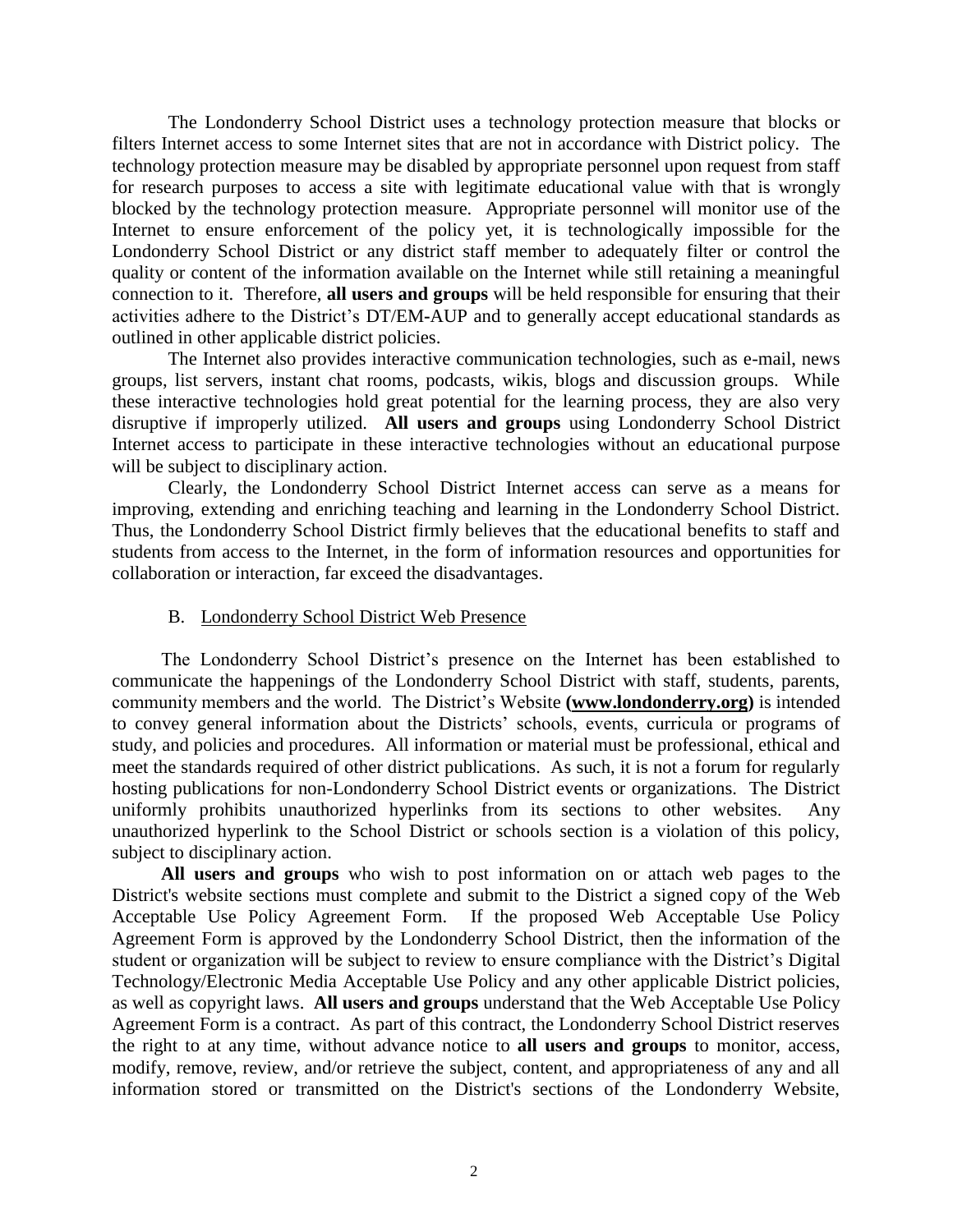hyperlinks or web pages attached to these sections. Original **user and group** work that is posted will be protected by copyright laws and the District will act as an intermediary for any request for permission to use and/or publish student work.

In order to maintain the safety of the Londonderry School District students, student work or materials, pictures of students, and any such other information that would allow for the identification of students, will only be allowed after the receipt of written permission from students and their parent(s) or guardian(s). All information about students posted will comply with the District's policy on student records, the Federal Family Education Rights and Privacy Act, and any other applicable state or federal law.

The creator of any District web page is responsible for ensuring that the information contained therein is of the highest editorial standard (spelling, punctuation, grammar, style, et cetera). The information should be factually accurate and current. If errors are observed, the Director of Technology, principal or designated school personnel should be contacted to make the necessary corrections.

All teacher and staff professional websites must reflect the high educational standards of the Londonderry School District. There may be no links from a teacher's or staff member's professional website to his or her personal website or to other websites of a non-educational nature except with permission from the Building Principal, the Director of Technology, the Superintendent of Schools or his/her designee.

All links from a School's website to sites outside the Londonderry School District network must be approved by the Director of Technology, the Building Principal or his/her designee. At all times, there must be a good faith effort to verify the authenticity of material posted on the District's websites.

II. Definition and Purpose

"Digital Technology" is any device that creates, transmits, or accesses digital information, whether connected to the network or used in a stand-alone situation. "Digital information" or "Electronic Media" is any data created, transmitted, or accessed by digital technology.

"Educational" refers to the process of teaching and learning that is tied to the curriculum of the Londonderry School District or the Common Core State Standards.

The Londonderry Public Schools provides access to its data network and Internet portal (the "network") **all users and groups**. This network includes all hardware used to deliver and receive data, as well as all software instrumental in viewing and working with data over the network. Any computer – **whether purchased by the District or owned by the individual –** that is connected to our network at any time is considered part of the network and, thus, is subject to the terms of the Londonderry School District Digital Technology/Electronic Media Acceptable Use Policy.

### III. District Limitation of Liability

The Londonderry School District makes no warranties of any kind; either expressed or implied that the functions or the services provided by or through its network will be error free or without defect.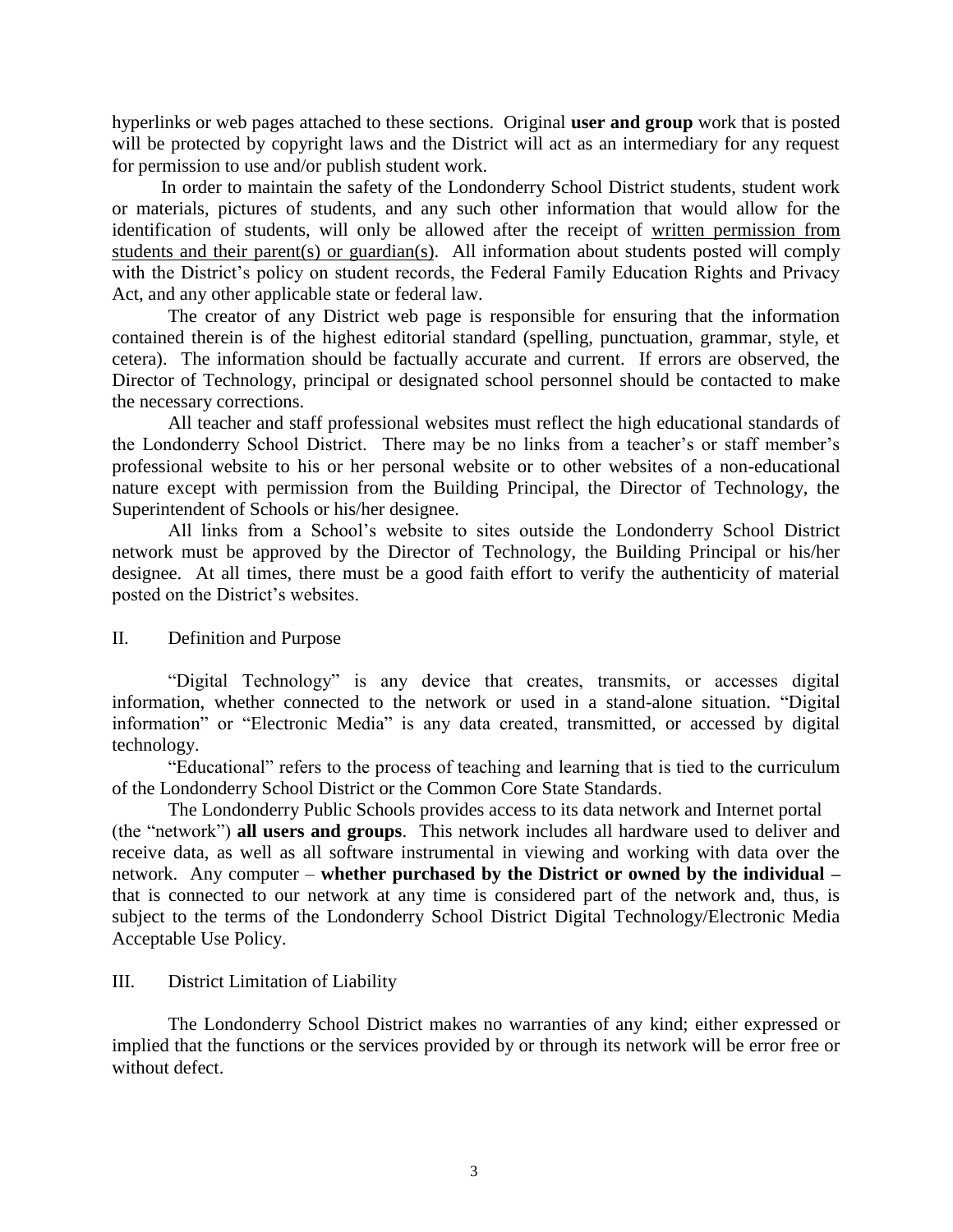The District will not be responsible for any damages users may suffer, including but not limited to; loss of data or interruptions in service, personal, physical, psychological and/or monetary damages.

The District is not responsible for the accuracy or quality of the information obtained through or stored on the network.

The District will not be responsible for the unauthorized financial obligations arising through the use of the network.

#### IV. Due Process

While on the network, the user agrees to take full responsibility for his or her actions. The Londonderry School District will not be held liable for the actions of anyone connecting through our network. Therefore, **all users and groups** shall assume full responsibility – legal, financial, or otherwise – for their use of the network.

Violations of the DT/EM-AUP can carry serious consequences and could result in the immediate suspension of the user's privileges. The Administration and/or the town, county, state or federal authorities may take further disciplinary action. Disciplinary actions will be tailored to meet specific concerns related to the violation. These disciplinary actions may include suspension/termination of employment or student disciplinary action which may result in suspension or expulsion.

Any questions, suspicions, or allegations concerning adherence to the Digital Technology/Electronic Media Acceptable Use Policy should be brought to the attention of the Director of Technology, Building Principal, or the Superintendent of Schools.

### V. Search and Seizure

The network and all devices (except those purchased personally by the user) attached to it are the Property of the Londonderry School District; therefore these storage systems and the devices are subject to inspection by the administration at any time. District-owned computers, whether attached to the network or not, are subject to inspection by the administration at any time. System users should expect limited privacy regarding the contents of their files stored on the network.

An individual search will be conducted if there is suspicion that a user has violated the DT/EM-AUP or the law. The nature of the investigation will be in relation to the context of the nature of the alleged violation.

### VI. Responsibilities

The Londonderry School District technology resources are provided for **all users and groups** to conduct research, gather information and communicate with others for educational purposes. The Londonderry School District technology resources shall not be utilized for personal, commercial or other non-educational purposes. General school rules for behavior and communications apply to **all users and groups** when using the Londonderry School District technology resources as outlined in the Student Handbook. Acknowledging that the potential for abuse of network resources exists, **all users and groups** and **(**parents/guardians of those who are minors) must sign the Londonderry School District DT/EM-AUP Agreement Form prior to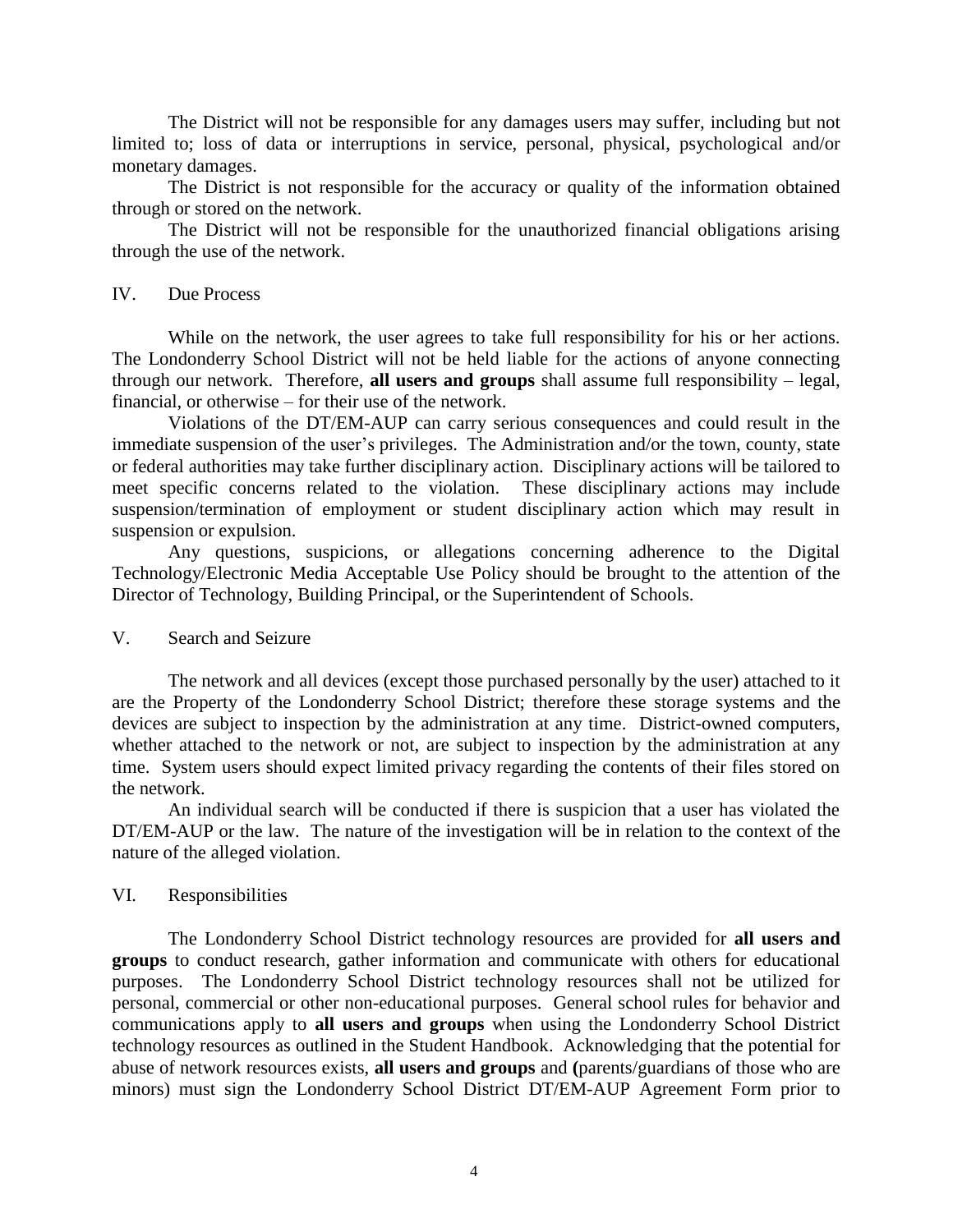accessing the Londonderry School District technology resources. All **users and groups** and (parents/guardians of who are minors) shall assume full liability, whether legal, financial or otherwise, for students' actions when using the Londonderry School District technology resources. Similarly, outside of school, parents and guardians bear responsibility for the appropriate guidance of their children on the Internet, as they do with other information sources such as television, telephones, movies, radio or other potentially offensive media.

Responsible use of the Londonderry School District technology resources includes, but is not limited to, the following:

- i. Not interfering with the normal and proper operation of the Londonderry School District computers, network, e-mail system, website or Internet access;
- ii. **All users and groups** will not use the Londonderry School Districts' digital technology to defame, slander or libel any person.
- iii. No Cyberbullying, which is the use by one or more students using electronic technology which includes but not limited to: devices and equipment such as cell phones, computers, and tablets as well as communication tools including social media sites, text messages, chats, and websites and/or assumes the identity of another person, that (a) causes physical or emotional harm to the victim or damage to the victim's property; (b) places the victim in reasonable fear of harm to themself or of damage to their property; (c) creates a hostile environment at school for the victim; (d) infringes on the rights of the victim at school; or (e) materially and substantially disrupts the education process or the orderly operation of the school.
- iv. Not conducting themselves in ways that are harmful or deliberately offensive to others;
- v. Not using the technology resources for illegal purposes;
- vi. Not using school technology or network resources in "hacking" attempts or attempts to otherwise compromise system security;
- vii. Not using electronic mail, chat rooms or other forms of direct electronic communication unless in a supervised environment;
- viii. Not disclosing personal information such as name, school, address, personal email address, and telephone number outside of the school network other than to access school approved educational resources;
- ix. Not changing files that do not belong to the user;
- x. Not storing or transferring unnecessarily large files;
- xi. Not creating, transferring or otherwise using any text, image, movie or sound recording that contains pornography, profanity, obscenity or language that offends or tends to degrade others;
- xii. Not attempting to install any software on the computers;
- xiii. Not sharing personal passwords or personal information with others;
- xiv. Not leaving personal files open or leaving computer sessions unattended;
- xv. Logging onto the network and using only your account
- xvi. Immediately notifying a parent or guardian, classroom teacher, principal or appropriate District employee if others are trying to contact them for unlawful or suspicious activities.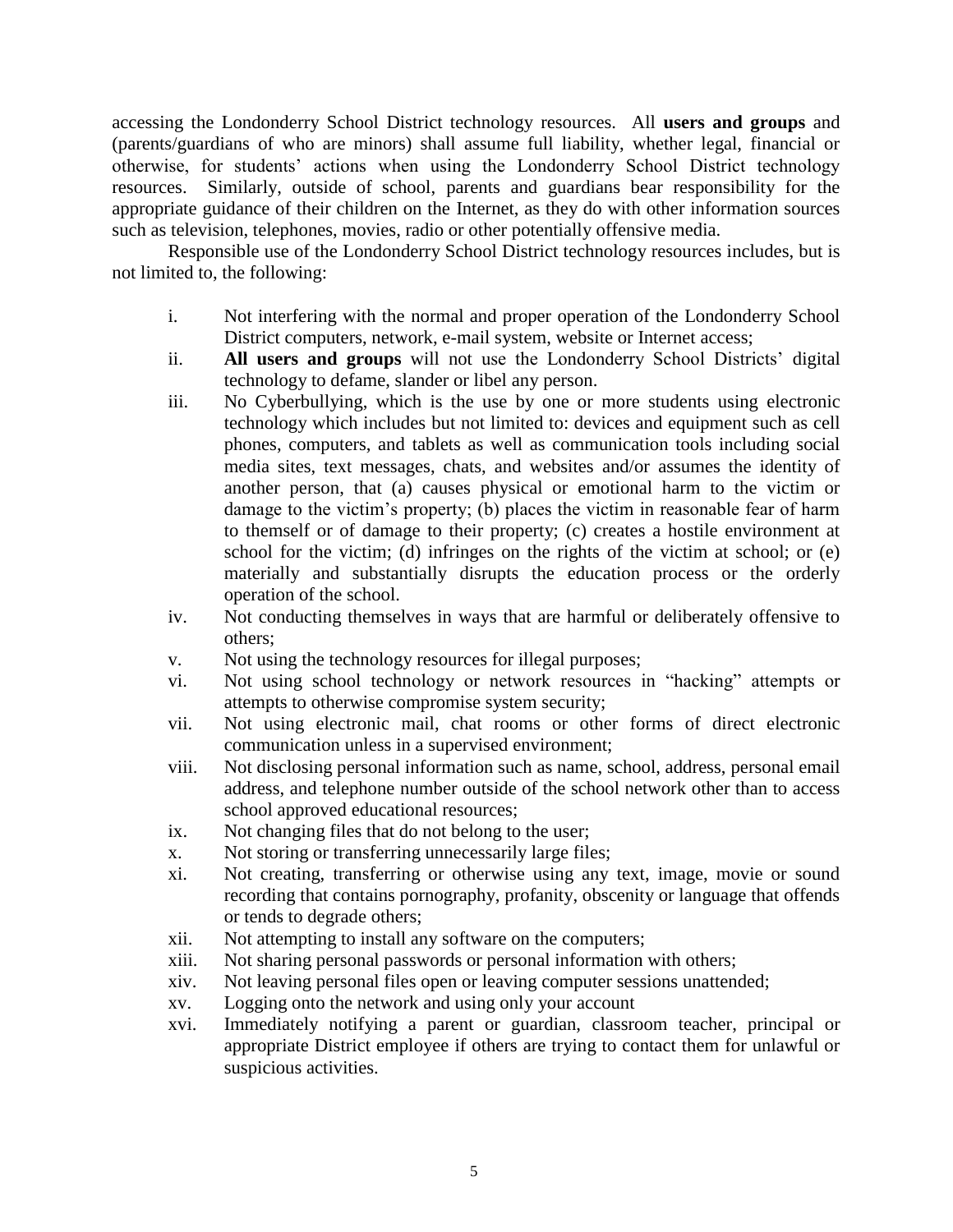#### VII. E-mail

All e-mail created by an employee of a government unit is a public record. Any member of the public may request copies of e-mail. Please note that even deleted messages are subject to disclosure because they are required to be backed up in our archives.

Users should consider e-mail messages to be equivalent to letters sent on official letterhead and therefore should be written in a professional and courteous tone. Tone is often difficult to discern in electronic communication and thus should not be regarded as a replacement for face to face communication.

Faculty, staff, or students must not subscribe to mass electronic mailings (e.g. "chain letters", "jokes of the day", "horoscopes", "trivia", et cetera). Mass mailings take up valuable network space that should be used for educational purposes. If a faculty member joins a professional (educational) listserv, it is requested that he/she subscribe in digest form. Please contact the listserv administrator or a member of the IT Department for instructions on how to accomplish this.

Students are not allowed to access non-school email accounts, including chat and instant messaging. In the event that students are given e-mail accounts through the Londonderry School District, all e-mail rules stated in this DT/EM-AUP apply.

Email accounts issued by the Londonderry School District may not be used to bully, harass, or threaten an individual or organization; accounts will not be used to send chain letters, viruses, or hoaxes to other students, faculty, or individuals.

**All user and group** email accounts are filtered for language and content; any email that contains inappropriate language or content will not be delivered and appropriate disciplinary action will be taken. Disciplinary actions will be tailored to meet specific concerns related to the violation.

### VIII. Privilege

The use of the Londonderry School District technology resources is a privilege and not a right. The Londonderry School District technology resources are only provided for educational purposes to **all users and groups**, and shall not constitute a public forum.

Behaviors and activities that shall result in appropriate disciplinary action include, but are not limited to:

- i. Using the technology resources for commercial, financial and/or personal gain, including solicitation and business of any nature;
- ii. Using the technology resources for political lobbying, except as expressly allowed, during a school activity;
- iii. Using the technology resources for promoting, supporting or celebrating religion or religious institutions;
- iv. Using profanity, vulgarity, obscenity or other language which tends to be offensive or tends to degrade others;
- v. Accessing, viewing, storing or transferring profanity, vulgarity, obscene, sexually explicit or pornographic materials;
- vi. Sending hate mail, anonymous messages or threatening messages;
- vii. Sending "chain" type letters and unsolicited bulk mails (spamming);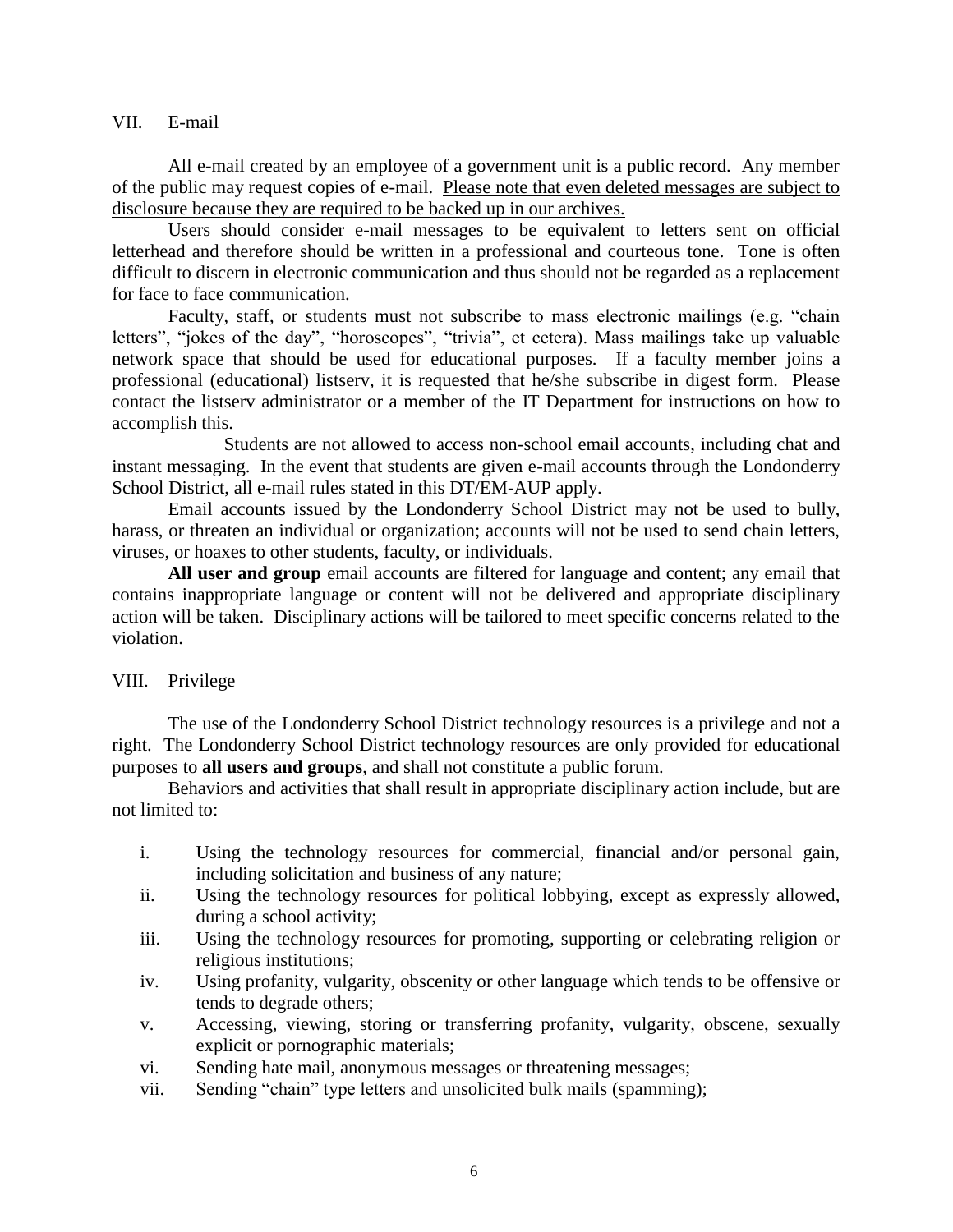- viii. Using harassing, racial, sexist or discriminatory remarks and other antisocial behaviors;
- ix. Using e-mail, news groups, list servers, instant chat rooms and discussion groups for non-educational purposes;
- x. Wasting limited resources, including paper;
- xi. Using invasive software such as "viruses", "worms" and other detrimental activities;
- xii. Using encryption or security measures to avoid monitoring or review in the ordinary course of business or routine maintenance by the system administrator or District staff;
- xiii. Attempting to log-on to the network as the system administrator;
- xiv. Using someone else's password;
- xv. Misrepresenting oneself as another user;
- xvi. Trespassing in another's folders, work, files or e-mails;
- xvii. Revealing personal information about others;
- xviii. Infiltrating, disrupting or interfering with others' use of the Londonderry School District technology resources or infiltrating, disrupting or interfering with others' use of outside computing systems or networks;
- xix. Intentionally infringing upon the intellectual property rights of others in computer programs or electronic information, including plagiarism and/or unauthorized use or reproduction;
- xx. Transferring, utilizing or storing material in violation of copyright laws or license agreements;
- xxi. Involvement in any activity prohibited by law or School District policy;
- xxii. Creating hyperlinks between the Londonderry School District sections of the Londonderry Website and other Internet sites;
- xxiii. Off school premises computer use, web page creation and Internet access for the purpose of disrupting the learning process by any of the means listed above.

Use of the District's technology resources for any altruistic or charitable purpose must be approved in advance by the District. The Londonderry School District reserves the right to add and include additional behaviors and activities that can result in appropriate disciplinary action.

IX. Intentional Violations

The District is aware that violations of this policy may occur under circumstances where **all users and groups** are involuntarily routed to sites containing inappropriate information or material. Accordingly, disciplinary action under this policy shall only result from willful and intentional violations of this policy. Notwithstanding, the District reserves the right to discipline any **user and group** for violations of this policy where it is apparent that the **user and group** knew, or should have known, that violations of this policy were likely to occur as a result of the actions, or inactions, of the **user and group** in question.

Should a violation of the DT/EM-AUP occur, disciplinary actions **shall result in, but is not limited to, one or more of the following:**

- i. Restriction, suspension or revocation of access privileges;
- ii. Removal from a class activity;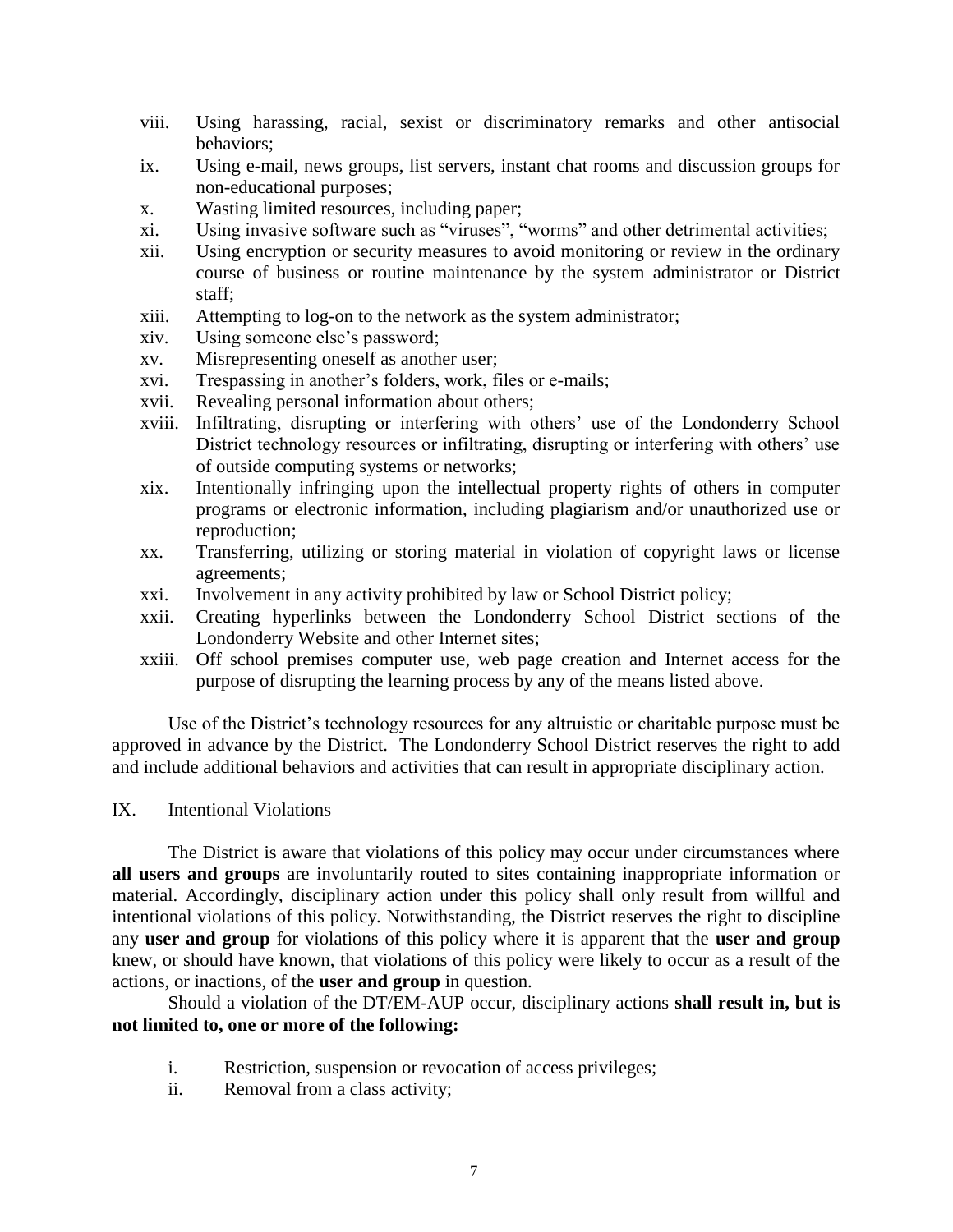- iii. Removal from a course;
- iv. Removal from an extracurricular activity;
- v. Detention, suspension or expulsion;
- vi. Referral to the appropriate legal authorities for possible criminal prosecution;
- vii. Civil liability.

#### X. Privacy

**All users and groups** have no rights of privacy with regard to their use of the Londonderry School District technology resources, which include but not limited to the Londonderry School District computers, network, electronic mail system (e-mail), and District sections of the Londonderry Website and Internet access. The Londonderry School District retains ownership and possessory control of its technology resources. The District does not guarantee, and **all users and groups** should not have any expectation of; confidentiality, privacy, security or ownership of the content of any information accessed, sent, received, created or stored thereon. **All users and groups** should realize that electronic communications and other information sent through the Internet are accessible by third parties, specifically the Internet Service Provider.

The Londonderry School District technology resources are maintained and managed by a network administrator in such a way as to insure its availability and reliability in performing the Londonderry School District educational mission. **All users and groups** are advised that the District's technology resources are treated as a shared filing system, which means that in the ordinary course of business, pursuit of educational purposes, routine maintenance, or in the course of an investigation to protect the health, welfare and safety of the District, its staff and students, a network administrator or other authorized District staff member may, at any time, without advance notice to **all users and groups**, monitor, access, modify, remove, review, retrieve, and/or disclose the subject, content and appropriateness of any and all information stored or transmitted on District technology resources, including information that may have been deleted but still exists on the system. **All users and groups** are put on notice that deleted files or messages are never completely removed and may be retrieved or restored. **All users and groups** should not save their personal work on computer hard drives or the network, but rather should use a personal storage device for saving their work. **All users and groups** shall frequently delete old files. During routine maintenance the network administrator may delete files stored on any of the Londonderry School District technology resources.

The District makes no warranties of any kind, whether express or implied, for the technology services it is providing. While the Londonderry School District will make every effort to preserve data, the responsibility for it lies with the students. The District will not be held responsible for any damages a student may suffer, including but not limited to, loss of data resulting from delays, non-deliveries, misdeliveries or service interruption caused by its own negligence or student errors or omissions. The District specifically denies any responsibility for the accuracy or quality of information obtained through its technology resources. **All users and groups** must fully understand that the use of any information obtained through the Internet is at their own risk.

The Londonderry School District reserves the right to record all Internet addresses and electronic communications accessed by **all users and groups**. Likewise, the District has the right to determine what information is posted on its website and it will routinely monitor all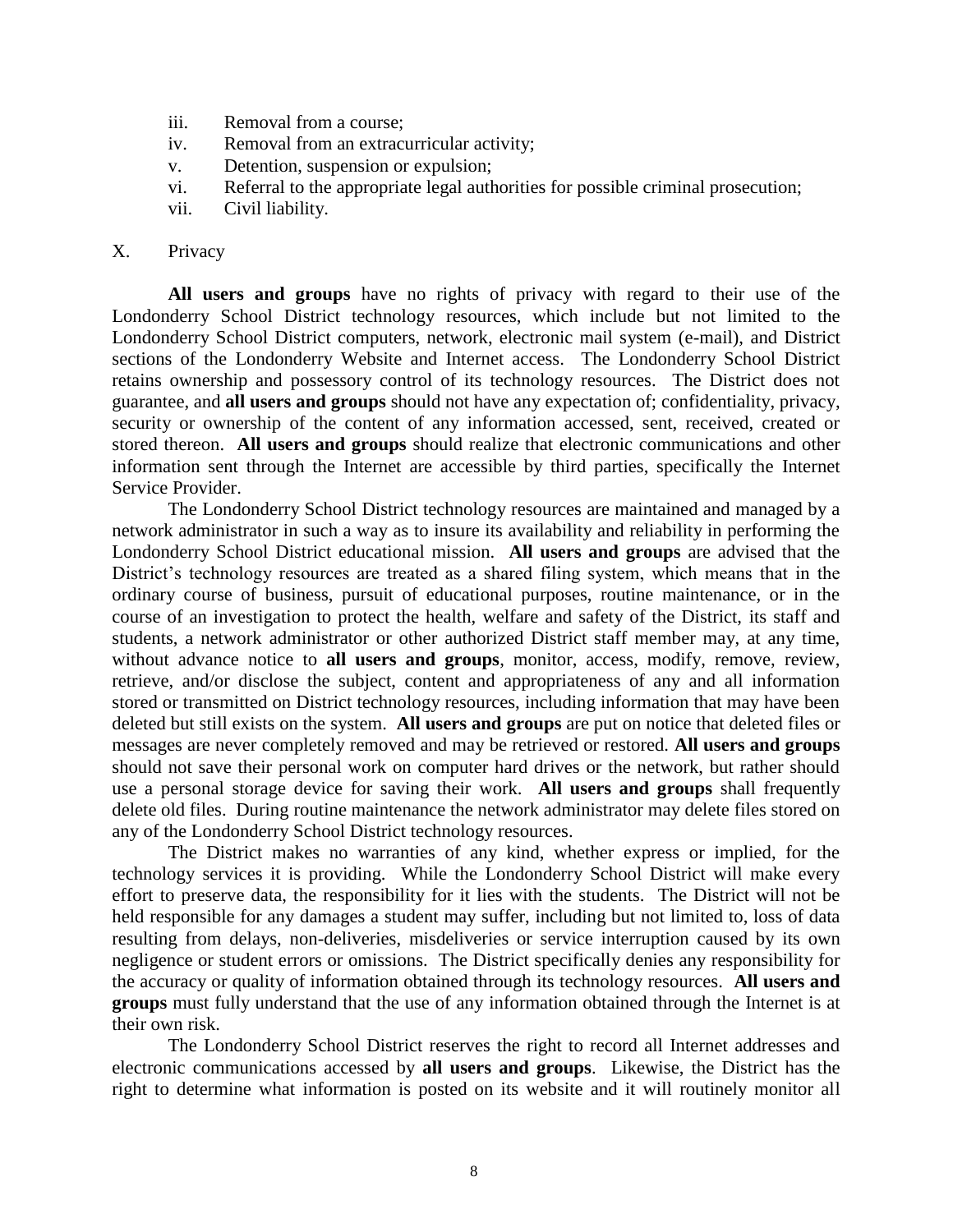technology resources in order to maintain their integrity and to ensure compliance with this policy. Any and all violations of this policy detected by the network administrator will be reported to the School Principal or appropriate District Administrator for disciplinary action.

#### XI. Personal Computers

Faculty, staff and student personal computers may be configured for the Londonderry School Districts' network with approval from the Director of Technology. Personal computers are not the property of the Londonderry School District and will not be serviced by the Technology Department. Personal computers must have up-to-date virus protection software in order to be placed on the District's network.

#### XII. Copyrighted and Other Proprietary Materials

It is the intent of the Londonderry School District to adhere to the provisions of the U.S. Copyright Act, the license agreements and/or policy statements contained in software packages used by the District. All **users and groups** shall be responsible for respecting the copyright and proprietary interest of any materials accessed through the Londonderry School District technology resources. **All users and groups** may not duplicate copyrighted materials, graphics or software, including school owned software, without permission from the copyright holder, unless the use falls within the legal parameters of the Fair Use Doctrine, whether for personal use or for the use of others. The improper duplication or use of copyrighted materials is a violation of this policy and is subject to disciplinary action, as well as possible civil liability and criminal prosecution.

#### XIII. Complaints

If violations of this policy occur, **all users and groups** shall inform the classroom teacher, School Principal or appropriate District Administrator. The classroom teacher, school principal or appropriate District employee shall document all complaints in writing. Every effort will be made to protect the anonymity of the reporting person, but it cannot always be guaranteed. The School Principal or appropriate District Administrator shall conduct an investigation of the complaint and shall report any disciplinary action taken.

Students who are disciplined as a result of this policy have the same appeal procedure as any disciplinary action, which is through the School Principal or appropriate District Administrator, the Superintendent and the School Board.

LONDONDERRY SCHOOL BOARD Adopted: January 22, 2002 Amended: September 7, 2004 Amended: May 6, 2008 Adopted: October 22, 2013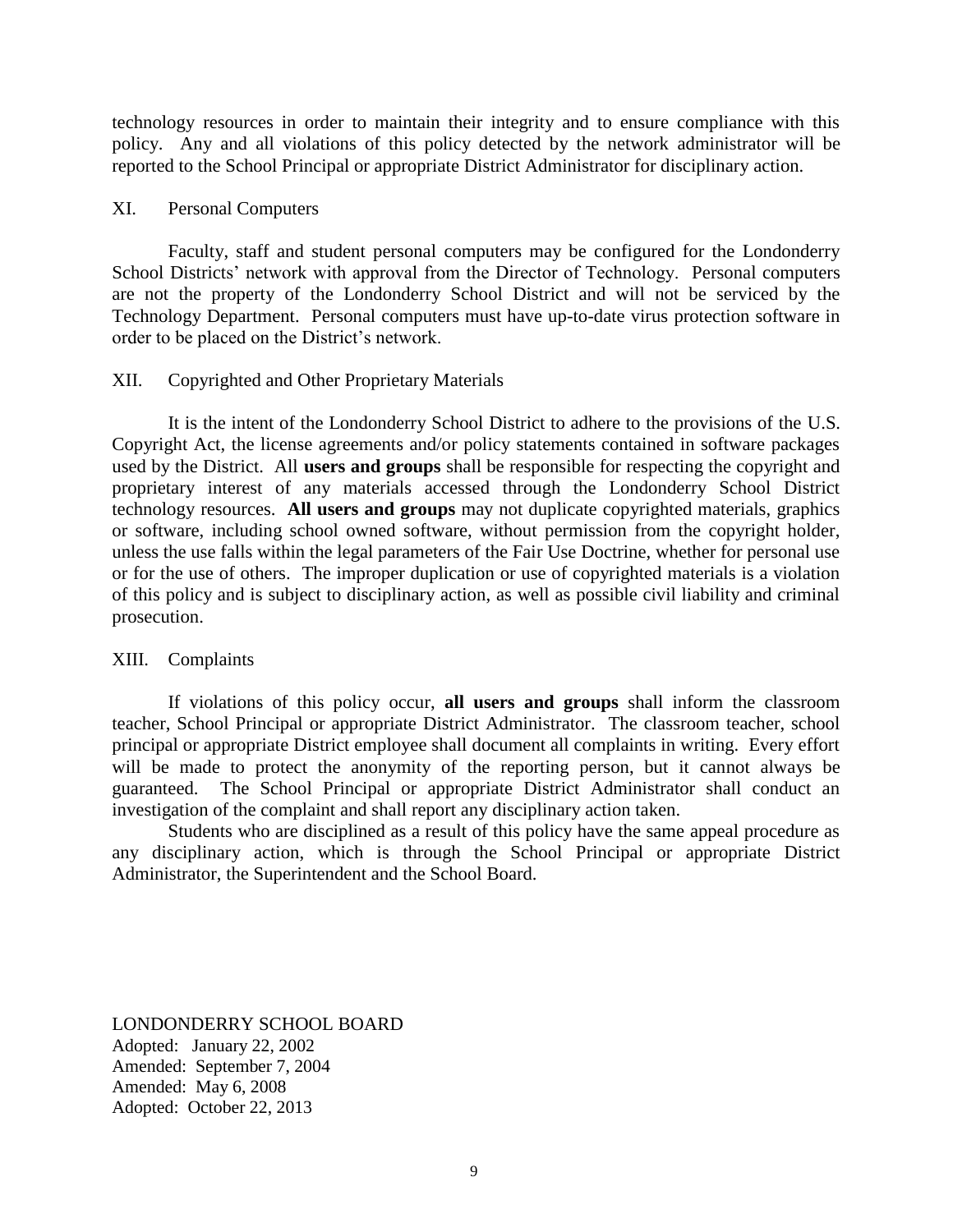## **LONDONDERRY SCHOOL DISTRICT DIGITAL TECHNOLOGY/ELECTRONIC MEDIA ACCEPTABLE USE POLICY AGREEMENT FORM**

THE FOLLOWING MUST BE COMPLETED BY **ALL USERS AND GROUPS**, PRIOR TO ANY USE OF TECHNOLOGY RESOURCES.

- 1. I acknowledge that I have received, read and fully understand the Londonderry School District's Digital Technology/Electronic Media Acceptable Use Policy.
- *2.* I agree to use the District's technology resources, such as the District's computers, network, electronic mail service, website and Internet web access, for educational purposes only.
- *3.* I understand that any violation of the Digital Technology/Electronic Media Acceptable Use Policy may result in the restriction, suspension or cancellation of access privileges, and may result in other disciplinary action, civil liability or criminal prosecution by the appropriate authorities.
- *4.* I agree to immediately report any misuse of the District's technology resources to the classroom teacher, School Principal or appropriate District Administrator.
- *5.* I acknowledge that the use of the District's technology resources is entirely at my own risk.
- *6.* I hereby release, indemnify and hold harmless the Londonderry School District, its staff and any institutions with which it is affiliated, from any and all claims and damages of any nature arising from my use of the District technology resources.
- 7. I certify that the information contained in this form is true and accurate.

Signature: \_\_\_\_\_\_\_\_\_\_\_\_\_\_\_\_\_\_\_\_\_\_\_\_\_\_\_\_\_ Date: \_\_\_\_\_\_\_\_\_\_\_\_

Name: \_\_\_\_\_\_\_\_\_\_\_\_\_\_\_\_\_\_\_\_\_\_\_\_\_\_\_\_\_\_\_\_\_\_\_\_\_\_\_\_\_\_\_\_\_\_\_\_

(Please print)

### **THE FOLLOWING MUST BE COMPLETED BY THE PARENT/GUARDIAN OF ALL STUDENTS UNDER THE AGE OF 18 PRIOR TO ANY USE OF TECHNOLOGY RESOURCES**

As the parent/guardian of \_\_\_\_\_\_\_\_\_\_\_\_\_\_\_\_\_\_\_\_\_\_\_\_, I acknowledge that I have received, read and fully understand and I have discussed and explained the Londonderry School District Digital Technology/Electronic Media Acceptable Use Policy to my child. I have emphasized to my child the importance of following this policy for reasons of his/her own personal safety and the safety of others and understand that I allow my child to use the District's technology resources at his/her own risk and at my own risk.

| Parent/Guardian Signature: |  | Jate |
|----------------------------|--|------|
|----------------------------|--|------|

Home Address: \_\_\_\_\_\_\_\_\_\_\_\_\_\_\_\_\_\_\_\_\_\_\_\_\_\_\_\_\_\_\_\_\_\_\_\_\_\_\_\_\_\_\_\_\_\_\_\_\_\_\_\_\_\_\_\_\_\_\_\_

Home Phone Number: \_\_\_\_\_\_\_\_\_\_\_\_\_\_\_\_\_\_\_\_\_\_\_\_\_\_\_

LONDONDERRY SCHOOL BOARD Adopted: January 22, 2002 Amended: September 7, 2004 Amended: May 6, 2008 Adopted: October 22, 2013